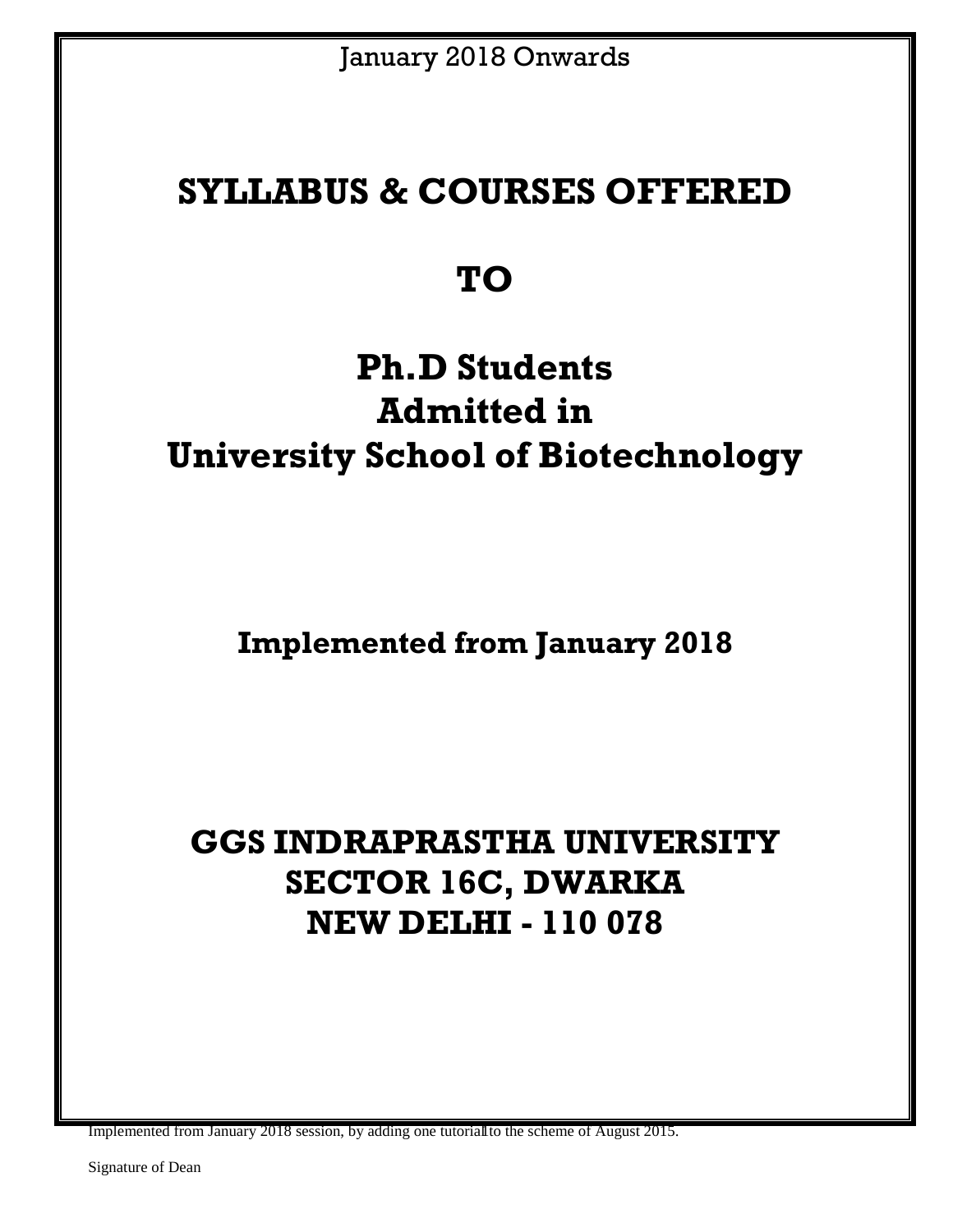### (August 2017 Onwards)

### **SCHEME OF SYLLABUS Offered to Ph.D Students**

| S. No. | <b>Programme Code</b> | <b>Title</b>                              |
|--------|-----------------------|-------------------------------------------|
| 1.     | <b>BT-701</b>         | Latest Trends in Drug Research            |
| 2.     | BT-702                | <b>Research Methodology</b>               |
| 3.     | <b>BT-703</b>         | <b>Advanced Microbial Biotechnology</b>   |
| 4.     | <b>BT-705</b>         | <b>Genes and Genomics</b>                 |
| 5.     | <b>BT-707</b>         | Protein Purifiction and Characterization  |
| 6.     | <b>BT-709</b>         | <b>Advances in Plant Tissue Culture</b>   |
| 7.     | <b>BT-711</b>         | Cancer Biology                            |
| 8.     | <b>BT-713</b>         | Clinical Immunology                       |
| 9.     | <b>BT-715</b>         | Molecular Aspects of Plant Abiotic Stress |
| 10.    | <b>BT-717</b>         | <b>Advanced Molecular Biology and</b>     |
|        |                       | <b>Functional Genomics</b>                |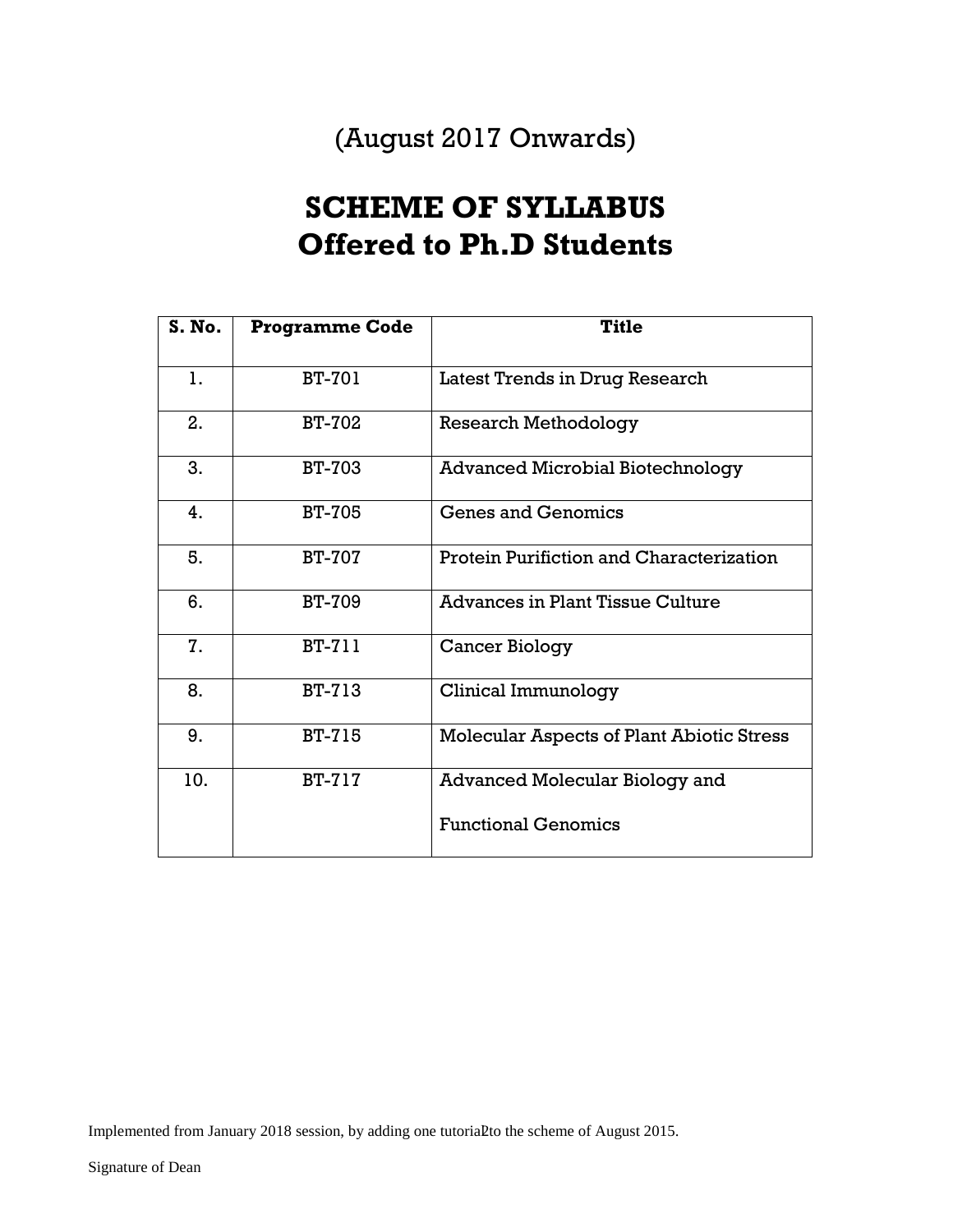|  | L T Credits Hours            |  |
|--|------------------------------|--|
|  | $3 \quad 1 \quad 4 \quad 40$ |  |

#### **BT-701 LATEST TRENDS IN DRUG RESEARCH**

- 1. Drug discovery and development process: A brief overview. Phases of the drug discovery process and stages of drug discovery process before clinical trails. (4)
- 2. Drug discovery and utilization of imaging in drug research. Computerized Tomography, Positron Emission Tomography, and Single Photon Emission, Computed Tomography, Ultrasound, Optical Imaging. Benefits & limitation of MRI. In vivo MR Techniques in drug research. (4)
- 3. Imaging as biomarker for decision making in drug development. Biomarker lexicon, progression from validation to qualification. Imaging biomarker. Imaging in cardiovascular diseases, in neuroscience and multimodality challenge.

(5)

- 4. Drug discovery based on functional genomics. EST database, proteomic methods in target identification, role of bioinformatics in target identification. Genomic based drug target validation. Gene disruption technique, antisense methods, ribozymes, antibodies &intrabodies, chemical ligands, for RNA targets. High-through put drug screening.(5)
- 5. Combinatorial chemistry. Parallel syntheses, (multipin, teabag, spot and other methods). Split-mix synthesis, mixed monomer and light-directed combinatorial synthesis. Deconvolution methods, Radio frequency encoding of capsules and string syntheses. (5)
- 6. Lead search, selection and optimization in silico (virtual) screening. Binding site, ligand structure, methods. Test compound selection, undesired chemical groups. Drug likeness, Rule of five (Lipinski's rule). Blood-brain barrier penetration. Application of QSAR methods. Validation of QSAR models, and selection and optimization for lead  $s$ election.  $(6)$
- 7. Development of carbohydrate based therapeutics, Role of carbohydrates (N-Glycans, O- Glycans, Glylolipids & Proteo-glycans). Carbohydrate therapeutics-antithrombosis perspective. Anti-inflammatories, antibiotics, carbohydrate anti-cancer vaccine. Future potential for carbohydrates in drug discovery. (6)
- 8. Systemic antifungal agents. Azoles, Polyenes, Allylamines Nucleic acid inhibitors. Glucan synthesis inhibitors, mannoprotein binders, chitin synthase inhibitors. Drug under clinical trials  $\&$  future prospects.  $(5)$

#### **Text/ References books:**

- Molecular pathomechanism & drug research by Keri Gyorgy & Toth Istvan. 2003, Taylor & Francis.
- Pharmaceutical Chemistry by Christine M. Bladon. *John Wiley & Sons, Ltd.* (2002).
- Burger's Medicinal Chemistry and Drug Discovery (5<sup>th</sup> edition) by Manfred E. Wolff. A *Wiley & Sons, Inc.* (2000).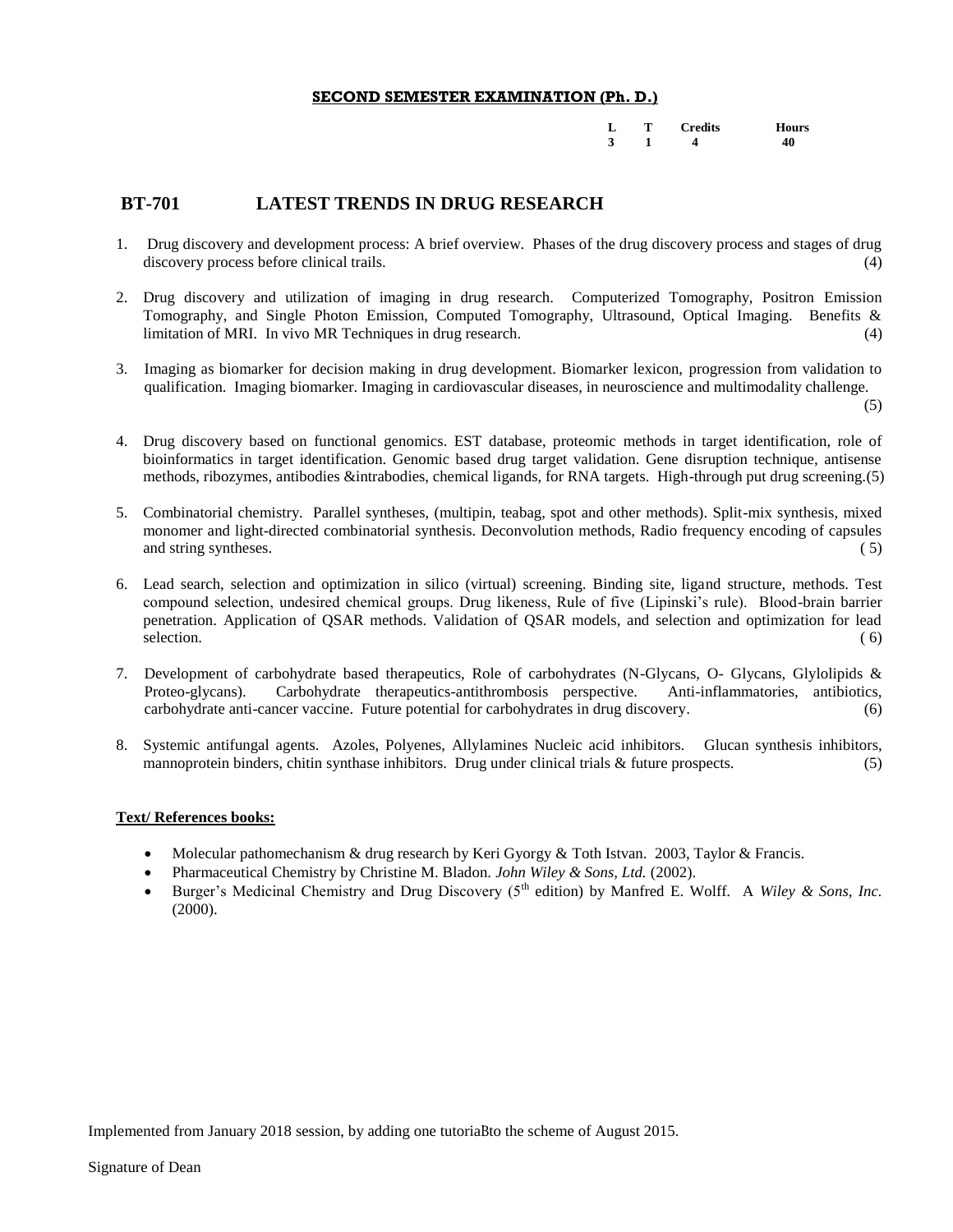### **RESEARCH METHODOLOGY**

|  | L T Credits Hours   |  |
|--|---------------------|--|
|  | $3 \t 1 \t 4 \t 40$ |  |

#### **BT-702**

- **1. Scientific Research:** Meaning and characteristics of scientific research; Validity in research; Phases or Stages in research; Various types of research: Quantitative, Qualitative, experimental, Exploratory, Empirical, Descriptive, Ex-post facto, Case studies. (4)
- **2. Review of literature:** Purpose of the review, Sources of the review, Citing references, Ethical and IPR issues in research. (3)
- **3. Data representation:** Collection of data, Tabulation, Organization and graphical representation of quantitative data- Line Graphs, Bar Graphs, Pie Charts, Histograms; Probability concept and theories. (4)
- **4. Sampling:** Meaning and types of sampling- Probability and Non probability Sampling. Methods of drawing random samples, requisites of good sampling methods, Sample size, Sampling error.
- **5. Hypothesis testing:** Null hypothesis, Alternate hypothesis, Steps of hypothesis testing, Level of significance, Type I and Type II error. (3)
- **6. Measures of Variability:** Range; Quartile Deviation; Standard Deviation; Average Deviation; and Coefficient of Variation; Measures of Relative position: Percentiles, Percentiles Ranks, Standard Scores, Stanine Scores, T- Scores; Normal Probability Distribution, properties of normal curve, applications of normal curve, Divergence from Normality : Skewness and Kurtosis. (5)
- **7. Correlation and Regression:** Karl Pearson's correlation Coefficient(r), Spearman's rank order correlation coefficient (rho), Partial and Multiple Correlation, Scatter diagrams, Regression and Prediction, Regression equations, linear regression, multiple regression analysis, Cause and effect- Path analysis (5)
- **8. Statistical inference:** Concept of Standard Error and it's uses; The Significance of Statistical Measures; Tests of Significance of Difference between two means Z-Test, T-test; Analysis of variance and analysis of covariance: Assumptions of Anova, One way Anova, Two way Anova, Post Hoc tests- Duncan's multiple range test, Tukey's test, Newmann-Keuls test; Non-parametric Tests: Chi-square test, Medium test, Mann Whitney U test, Kolmogorov- Smirnov two sample test; Multivariate analysis: Factor analysis, Cluster analysis and Discriminant analysis. (5)
- **9. Experimental Designs:** Meaning and purpose of research design, Criteria of research design, Basic principles of experimental design, General layout and Anova of experimental designs: Completely Randomized Design, Randomized Block Design, Latin Square Design, Split Plot, Factorial designs. (4)
- **10. Preparation of Thesis:** Introduction to scientific writing, Introduction to different softwares used for thesis preparation

(3)

#### **Recommended bibliography:-**

- Kothari, C. R. (2004). Research methodology. New Age International,  $2<sup>nd</sup>$  Edition.
- Singh, Y. K. (2009). Fundamental of research methodology and statistics. New Age International.
- Ott, R. L. and Longnecker, M. (2010). An introduction to statisrical method and data analysis. Brroks/Cole Cengage Learning, Canada.
- Laake, P., Bennestad, H. B. and Olson, B. R. (Eds) Research Methodology in the medical and biological sciences (2007) Elsevier/Academic Press.
- Betz, F. (2011) Managing Science, Methodology and Organization of Research. Springer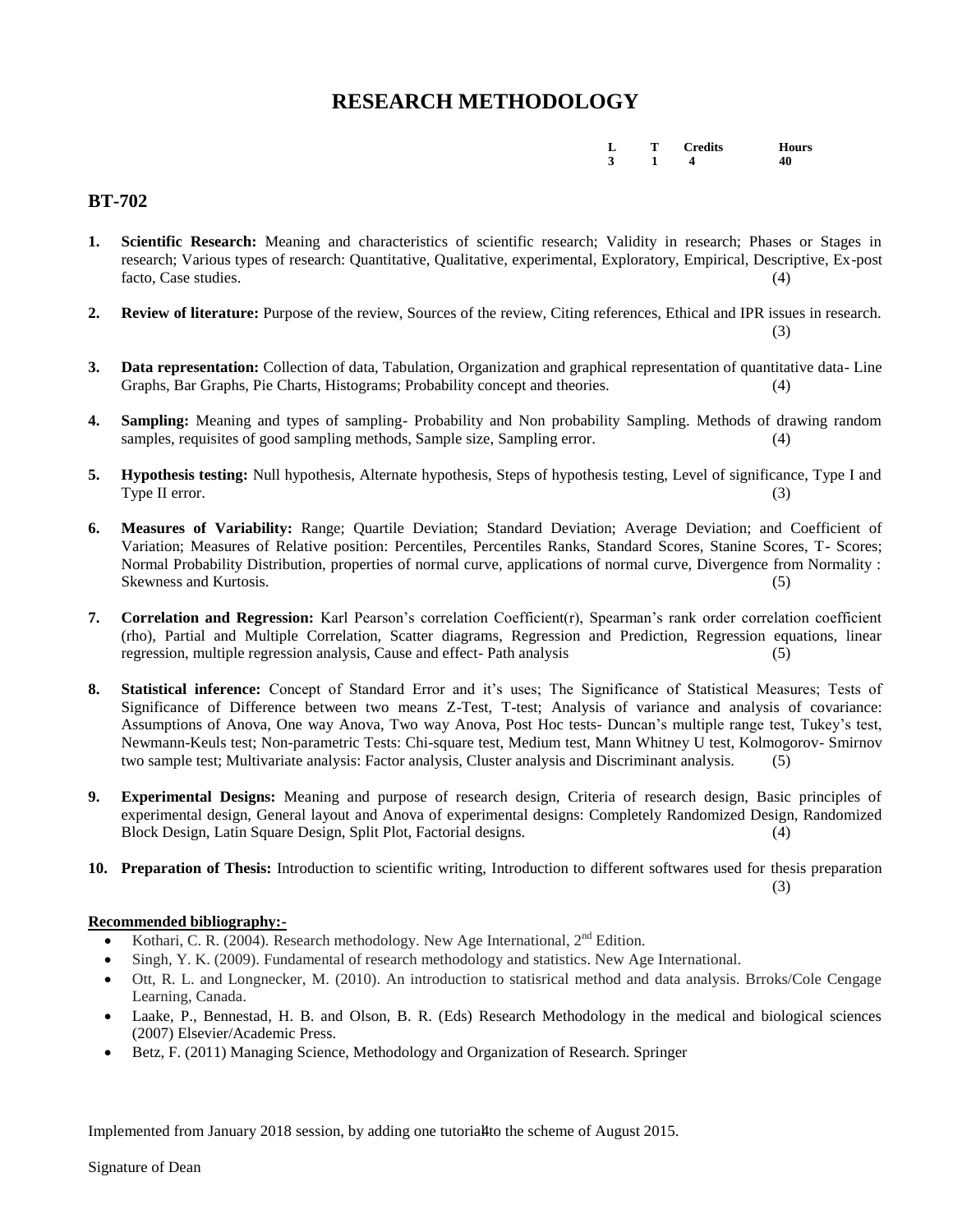|  | L T Credits Hours   |  |
|--|---------------------|--|
|  | $3 \t 1 \t 4 \t 40$ |  |

#### **BT-703 ADVANCED MICROBIAL BIOTECHNOLOGY**

- 1. Influence of *E. Coli* toxin on the mammalian central nervous system. Symptoms, CNS histopathology from autopsy. CNS pathology from MRI, animal models, CNS symptoms of animal models. CNS histopathology, Hematology & serum of animal models. Similarity between animal & human patients. (5)
- 2. Microbial fingerprinting using matrix-assisted laser desorption ionization time of flight- Mass spectrometry (MALDI TOF - MS). Applications & challenge need to identify microorganism, using (MALDI – TOF). Application in case of bacteria, fungi, viruses & current application challenges, reproducibility, effect of culture conditions. (7)
- 3. Pathway for discovering microbial metabolism for functional genomics & biotechnology. Hypothesis, organization of existing metabolic functions. Approaches for new discoveries. Newly Discovered microbial metabolism. Significance of new discoveries in novel functional group metabolism. (6)
- 4. Gastrointestinal micro flora: Probiotics. Human gastrointestinal micro flora, probiotic history. Microorganisms used as probiotics. Selection criteria for probiotic bacteria. Lactose intolerance. Atopic disorders. Treatment & prevention of diarrhea, ulcerative colitis, & pouchitis, irritable bowel syndrome & *Helicobacter pylori* infection. ( 7)
- 5. Application of Raman micro spectroscopy on identification of microbial species. Using single cell, Raman tweezers to measure & manipulate single microbial cells. Surface enhanced Raman scattering. Single cell Raman spectroscopy & measuring microbial metabolic potential. Raman spectra data analysis. (7)
- **6.** Nanotechnology in the detection of microorganisms. Carbohydrate biofuntional polymeric nano materials. Nano materials for vaccine development. Florescence based detection of microorganisms. Metallic nano materials, elemental metal nano materials, metal–oxide nano materials. Magnetic nano materials for the detection of microorganisms. Metallic nano materials, elemental metal nano materials, metal oxide nano materials. Magnetic nano materials for the detection of microorganisms. (8)

#### **Text/ References books:**

- 1. Advances in Applied Microbiology. Vo. 71, 2010. Vol. 61, 2007.
- 2. Annual Reviews in Microbiology, 2010 and others volumes.
- 3. Critical Reviews in Biotechnology.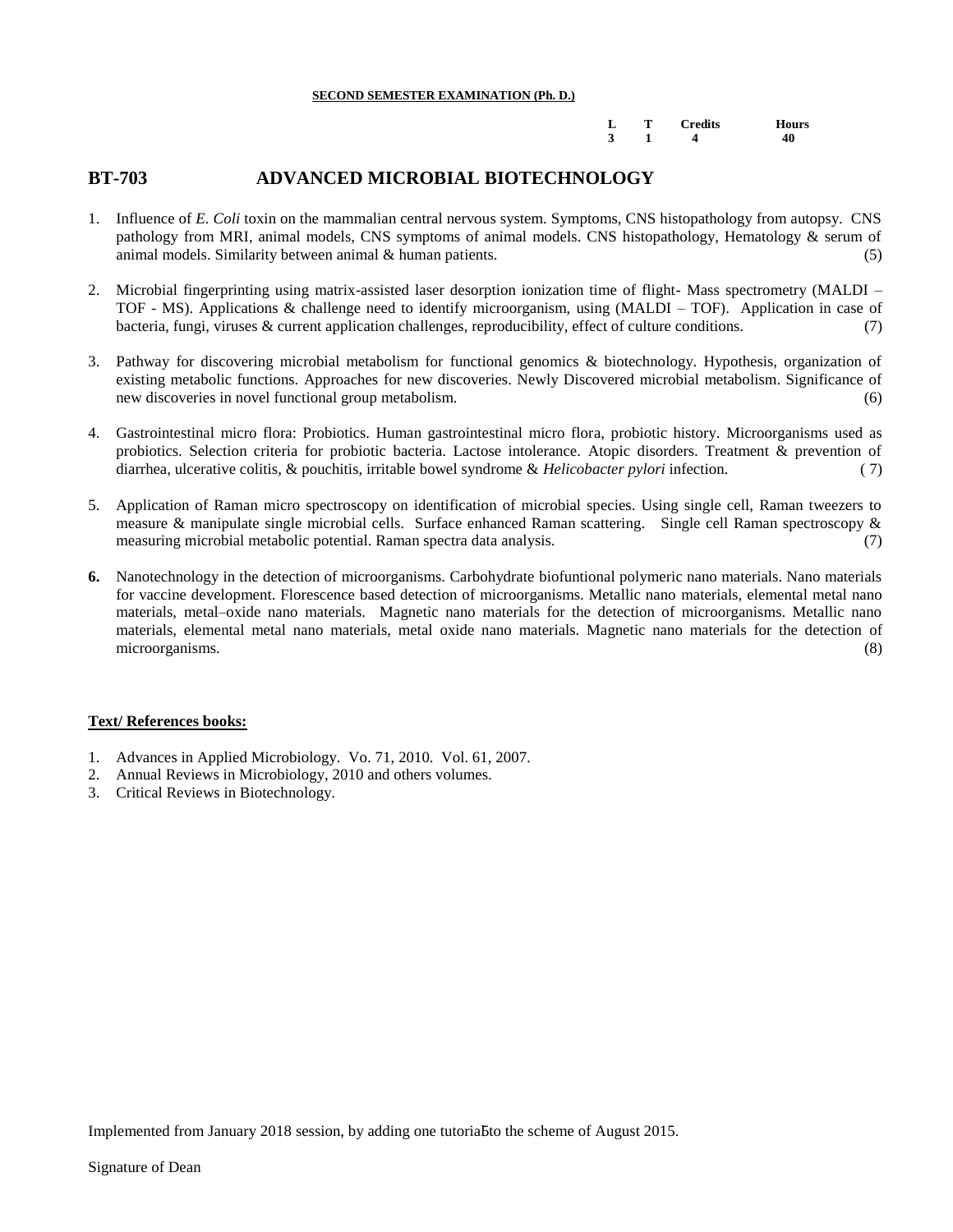|  | L T Credits Hours   |  |
|--|---------------------|--|
|  | $3 \t 1 \t 4 \t 40$ |  |

#### **BT-705 GENES AND GENOMICS**

- 1. DNA Sequencing: Principles and techniques of DNA sequencing; Automated DNA sequencing, Next Generation Sequencing, Single molecule sequencing, Shot gun sequencing. (6)
- 2. Analysis of Sequence Data: Contig assembly, ORF, Exon Intron boundaries; Other features of nucleic acid sequencing; Protein motifs & domains; DNA Sequence Databanks; Sequence alignment and comparisons. (6)
- 3. Analysis of DNA Sequence Variation: Nature of genetic variation; Methods to study variation Hybridization and PCR based methods, SNPs; Genome – wide comparisons. (6)
- 4. Comparative Genomics: Comparative account of representative microbial, animal, plant and human genome projects, Synteny in model genomes, Genome evolution. (6) (6)
- 5. Analysis of Gene Expression: Methods of analyzing gene expression; whole genome expression; differential gene expression comparing transcriptomes – subtractive hybridization, deferential display, SAGE, RNA-seq, Micro  $\frac{1}{8}$  arrays. (8)
- 6. Metagenomics, epigenetics, gene silencing, genome editing. (4)
- 7. Genome assisted crop and live stock improvement, Genomics and human health care. (4)

#### **Text/ Reference Books**:

- 1. Handbook of comparative Genomics: Principles and Methodology by Cecilia Saccone, Graziano Pesole. Wiley-LISS Publication, 2003.
- 2. Comparative Genomics by Melody S. Clark. Kluwer Academic Publishers, 2001.
- 3. Essentials of Genomics & Bioinformatics by C. W. Sensen Wiley, 2003.
- 4. Discovering Genomics, Proteomics & Bioinformatics by A.M. Camopbell, C.S. H. Press, 2003.
- 5. Genetics: From Genes to Genomes by Hartwell, L. et al. 2010 McGraw Hill
- 6. Analysis of Genes and Genomes by Greece, R. J. (2008) Wiley
- 7. Genomes by T. A. Brown 2009 Oxford/Wiley Liss
- 8. Various research and review journals like Nature Biotechnology, Current Opinion Series, Trends Series and Annual Reviews, etc.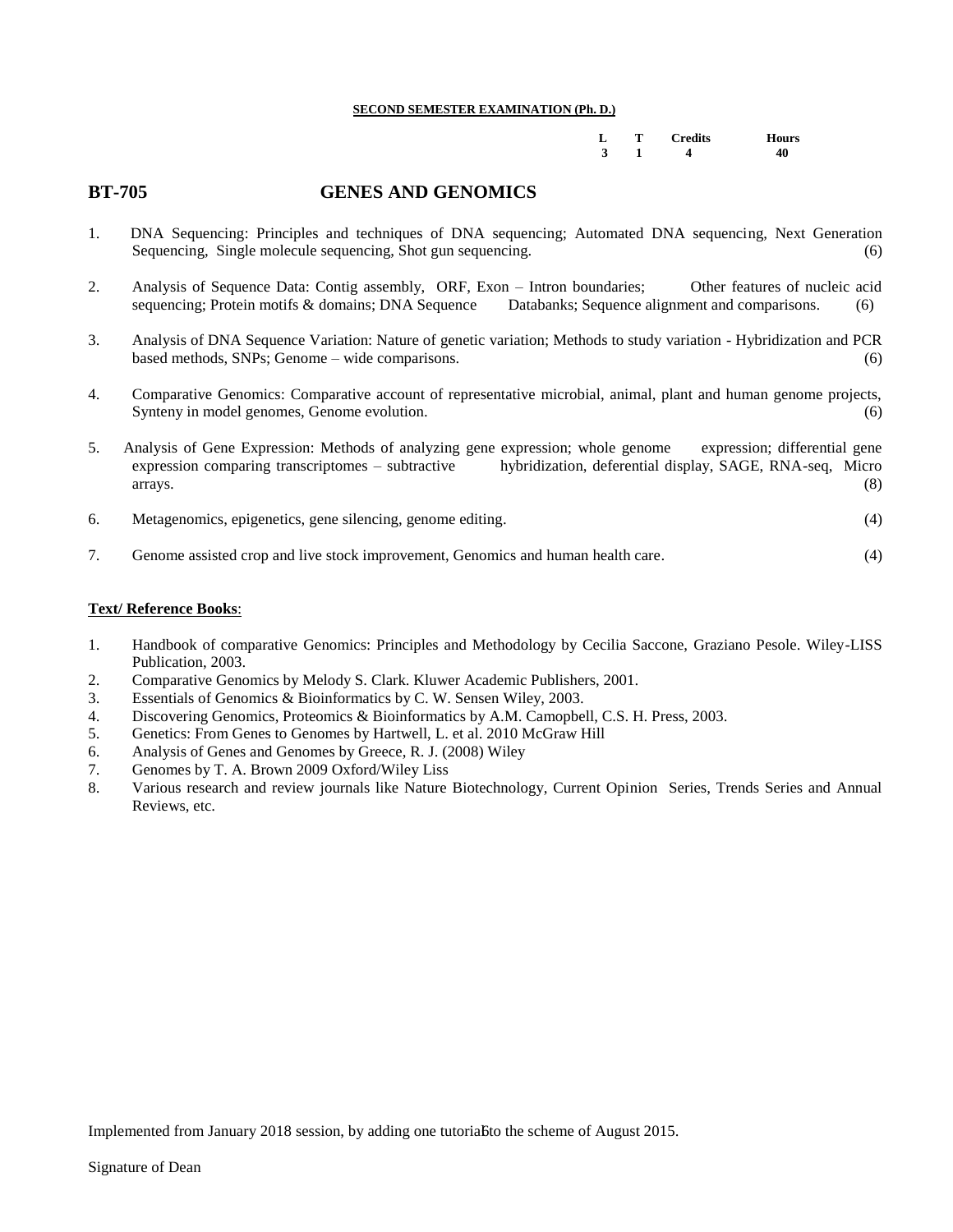|  | L T Credits Hours            |  |
|--|------------------------------|--|
|  | $3 \quad 1 \quad 4 \quad 40$ |  |

#### **BT-707 PROTEIN PURIFICATION AND CHARACTERIZATION: A PRACTICAL APPROACH**

- 1. General methods for handling proteins and enzymes: Setting up a laboratory, Buffers, Measurements of enzyme activity, Quantitation of protein, Concentration of proteins and removal of salts, Maintaining protein stability. (4)
- 2. Preparation of crude extract and sub-cellular fractionation: Raw material, Cell disintegration and extraction of protein, Optimization and clarification of the extract, Procedures for particulate-associated enzymes. (4)
- 3. Concentration of proteins and removal of solutes: Chromatography, Electrophoresis Dialysis, Ultra filtration, Lyophilization, Precipitation, Crystallization. (4)
- 4. Separation of proteins by precipitation: Salting in and salting out, Organic solvent precipitation, Precipitation with organic polymers and other materials, Precipitation by selective denaturation. (4)
- 5. Separation of proteins by adsorption: Ion-exchange chromatography, Affinity chromatography, Dye ligand chromatography, Immunoadsorbants, Batch adsorption. (6)
- 6. Separation of proteins in solution: Gel filtration, Electrophoretic methods, Liquid phase partitioning, Ultrafilteration. (5)
- 7. Characterization of purified protein: Determination of purity, Determination of size, MW and subunit structure, Amino acid analysis, Limited N- terminal sequence analysis. Peptide mapping, Analysis of protein modifications and non-protein cofactors, Protein crystallization. (5)
- 8. Immunological procedures: Preparation of polyclonal and monoclonal antibodies, Protein blotting and immunodetection, Immunoassays. (3)
- 9. Radio –labeling of proteins (2)
- 10. Purified proteins to gene cloning (3)

#### **Text/ References books:**

- Methods in Enzymology: Guide to Protein purification, Edited by Richards R Burgess and Murray P Deutscher. Elsevier (2009)
- Purifying Proteins for Proteomics: A laboratory manual, Edited by Richard J. Simpson (Cold Spring harbor Laboratory Press( 2004)
- [Protein Analysis and Purification: Benchtop Techniques](http://www.amazon.com/Protein-Analysis-Purification-Benchtop-Techniques/dp/0817643400%3FSubscriptionId%3D0CTNNE6VGVCK904KF6G2%26tag%3Dbiowww-20%26linkCode%3Dxm2%26camp%3D2025%26creative%3D165953%26creativeASIN%3D0817643400) by Ian M. Rosenberg (Birkh A¤user Boston ( 2004)
- [Protein Purification](http://www.amazon.com/Protein-Purification-BASICS-Garland-Science/dp/0415385113%3FSubscriptionId%3D0CTNNE6VGVCK904KF6G2%26tag%3Dbiowww-20%26linkCode%3Dxm2%26camp%3D2025%26creative%3D165953%26creativeASIN%3D0415385113) (THE BASICS) by Philip L. R. Bonner Taylor & Francis ( 2007)
- Research Papers and review articles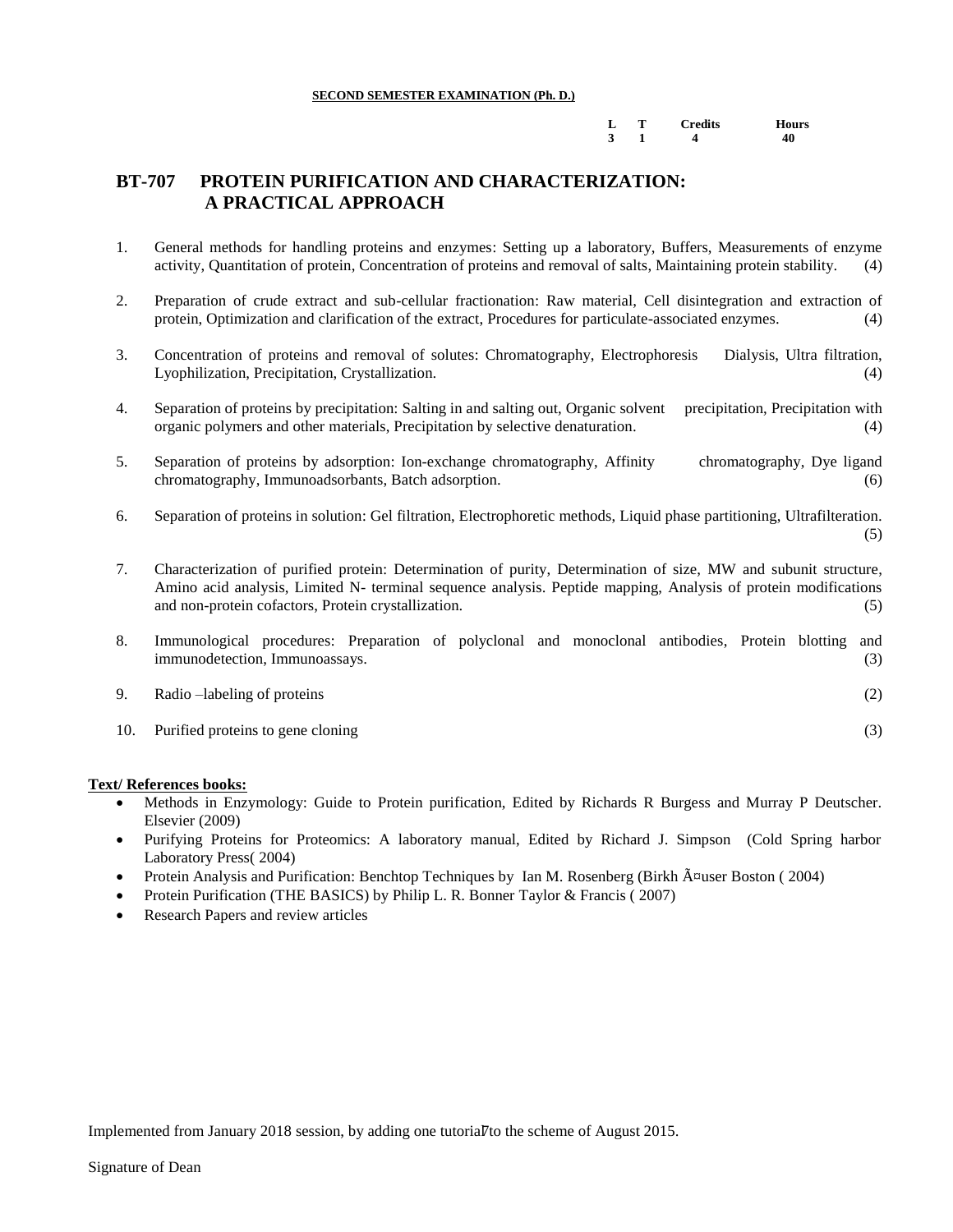|  | L T Credits Hours            |  |
|--|------------------------------|--|
|  | $3 \quad 1 \quad 4 \quad 40$ |  |

#### **BT-709 ADVANCES IN PLANT TISSUE CULTURE**

- 1. Events in the refinement of plant tissue culture as a major biotechnological tool: tracing evolution of medium proposition, aseptic procedures, choice of sterilizing agents, nature of regeneration protocols etc. (3)
- 2. Introduction to variety of explants and their potential: orthodox/recalcitrant nature of explants, best explants choice, selection criterion based on purely academic interest /commercial exploitation for improvement and modification  $p$ urposes. (5)
- 3. Understanding the requirements of In vitro culture technique: need and application of specific media (liquid/semisolid), basic composition and other supplements to be added and specific equipments/accessories (for single cell/tissue/organ culture) necessary for achieving specific targets. (5)
- 4. Regeneration protocol optimization: with a focus on achieving different objectives such as clonal propagation/micropropagation/ cryopreservation/ multiplication for saving from extinction etc. (5)
- 5. Protocol development for exploiting somaclonal/ tissue culture induced variations: Screening, selecting the desirable variants, characterizing their nature (heritable or otherwise) and optimizing their regeneration protocols for stable production of abiotic and biotic stress tolerant plants. (5)
- 6. Creating novel combinations in vitro: Using aseptic procedures to create inter/ intra specific or generic hybrids or combinations not possible in nature through somatic hybridization/ parasexual hybridization, in vitro pollination and fertilization, production of haploids/ homozygous diploids, gynogenic haploids, triploids etc. (6)
- 7. Production of transgenic plants: Development of protocol for transforming explants from existing genotypes and their multiplication for further evaluation and characterization for academic as well as commercial purposes. (5)
- 8. Production of desirable compounds in vitro: Protocol development and optimization for enhanced yields of compounds such as secondary metabolites etc for flavouring, perfumery or pharmaceutical interest or molecular pharming, commercialization and automation potential. (6)

#### **Text/ References books:**

- Bhojwani, SS. (2005). Plant Tissue Culture: Theory And Practice, 5th Revised Edition, Elsevier.
- Bhojwani, SS. (2003). Agrobiotechnology and Plant Tissue Culture. Oxford University Press.
- Slater, S, Scott, NW & Fowler, MR. (2008). Plant Biotechnology: the genetic manipulation of plants, second edition, Oxford.
- Dodds, JH & Roberts, LW. (1995). Experiments in plant tissue culture. Cambridge University press, Cambridge.
- Bhojwani, SS. (2003). Agrobiotechnology And Plant Tissue Culture. Oxford University Press.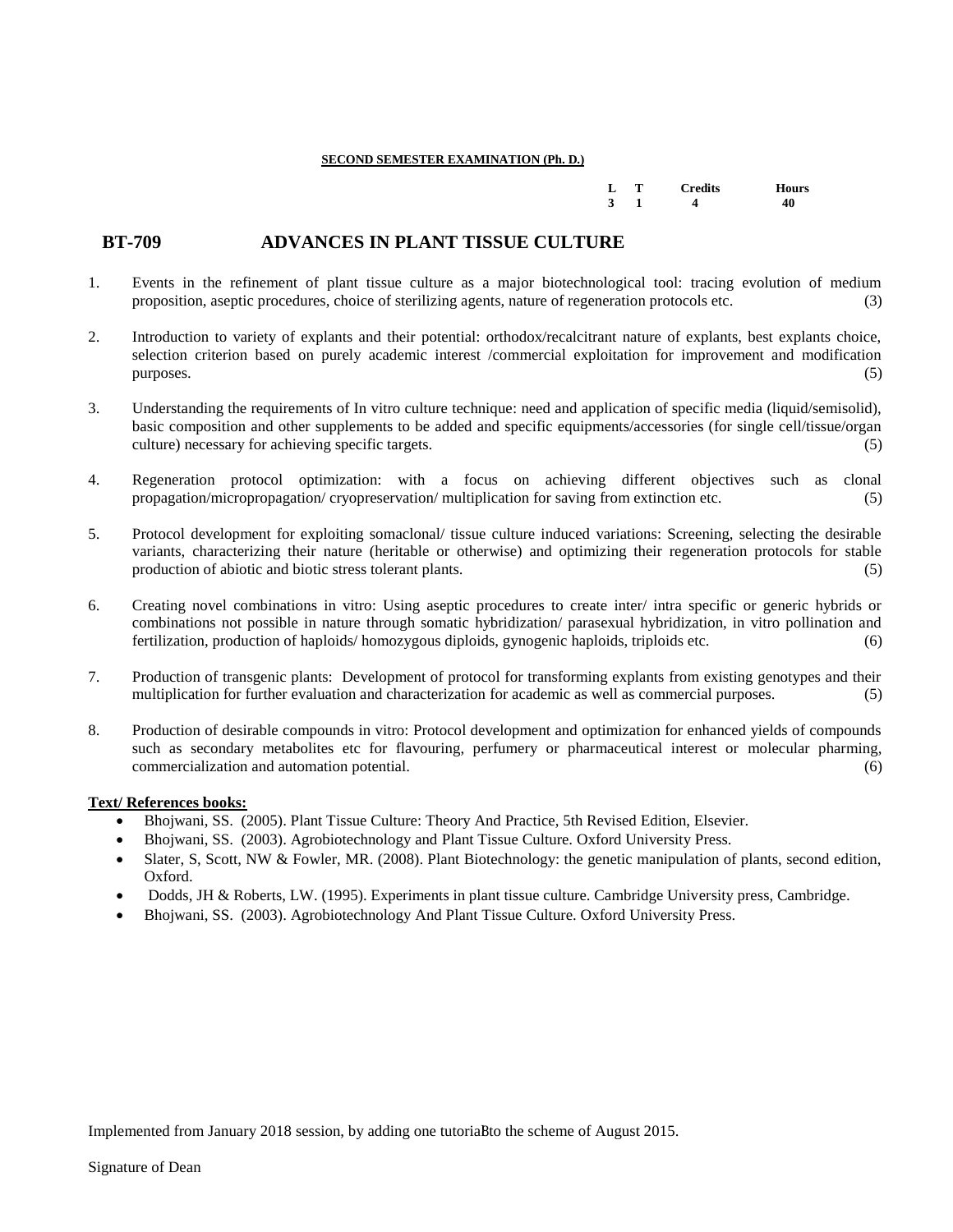|  | L T Credits Hours            |  |
|--|------------------------------|--|
|  | $3 \quad 1 \quad 4 \quad 40$ |  |

### **BT-711 CANCER BIOLOGY**

- 1. Characteristics of Human Cancer: Definition and description of cancer, Significant events in cancer research, Hallmarks of malignant disease, Classification of human cancers. (5)
- 2. The Epidemiology of Human Cancer: Trends of cancer incidence and mortality- worldwide and Indian scenario, Role of risk factors in development of cancer- intrinsic and extrinsic factors. (3)
- 3. Causes of cancer: Introduction to mutagens and carcinogens, Tumor viruses and the discovery of oncogenes, Mechanism of tumor initiation promotion and progression. (5)
- 4. The Biochemistry and Cell Biology of Cancer: Growth characteristics of malignant cells- immortality, loss of anchorage dependence, decreased dependence on growth factors, loss of cell cycle control and resistance to apoptosis, Invasion and metastasis. (5)
- 5. Molecular Genetics of Cancer: Oncogenes, Tumor suppressor genes, DNA methylation, telomeres and telomerase, Molecular genetic alterations in cancer cells. (5)
- 6. Tumor immunology: Tumor evasion of immune system, the role of immune surveillance, tumor antigens, cytokine therapy, NK cell and dendritic cell therapy, cancer vaccines (5)
- 7. Cancer Diagnosis and treatment: Present methods and techniques for cancer detection and therapy, molecular diagnosis, Tumor markers, blood based markers for early detection and screening of cancer. (6)
- 8. Applications of new technologies in diagnostics and treatment advances in cancer: Biomarker discovery using mass spectrometry based proteomics, Gene expression microarrays, noncoding RNAs, use of RNAi techniques and stem cells. (6)

#### **Text/ References books:**

- **The Biology of Cancer, by Robert A. Weinberg, 2014, Garland Science, ISBN 978-0-8153-4220**
- **Ruddon Cancer Biology by** Raymond W. **4th Edition** Oxford University Press
- Recent articles from **Nature Reviews Cancer**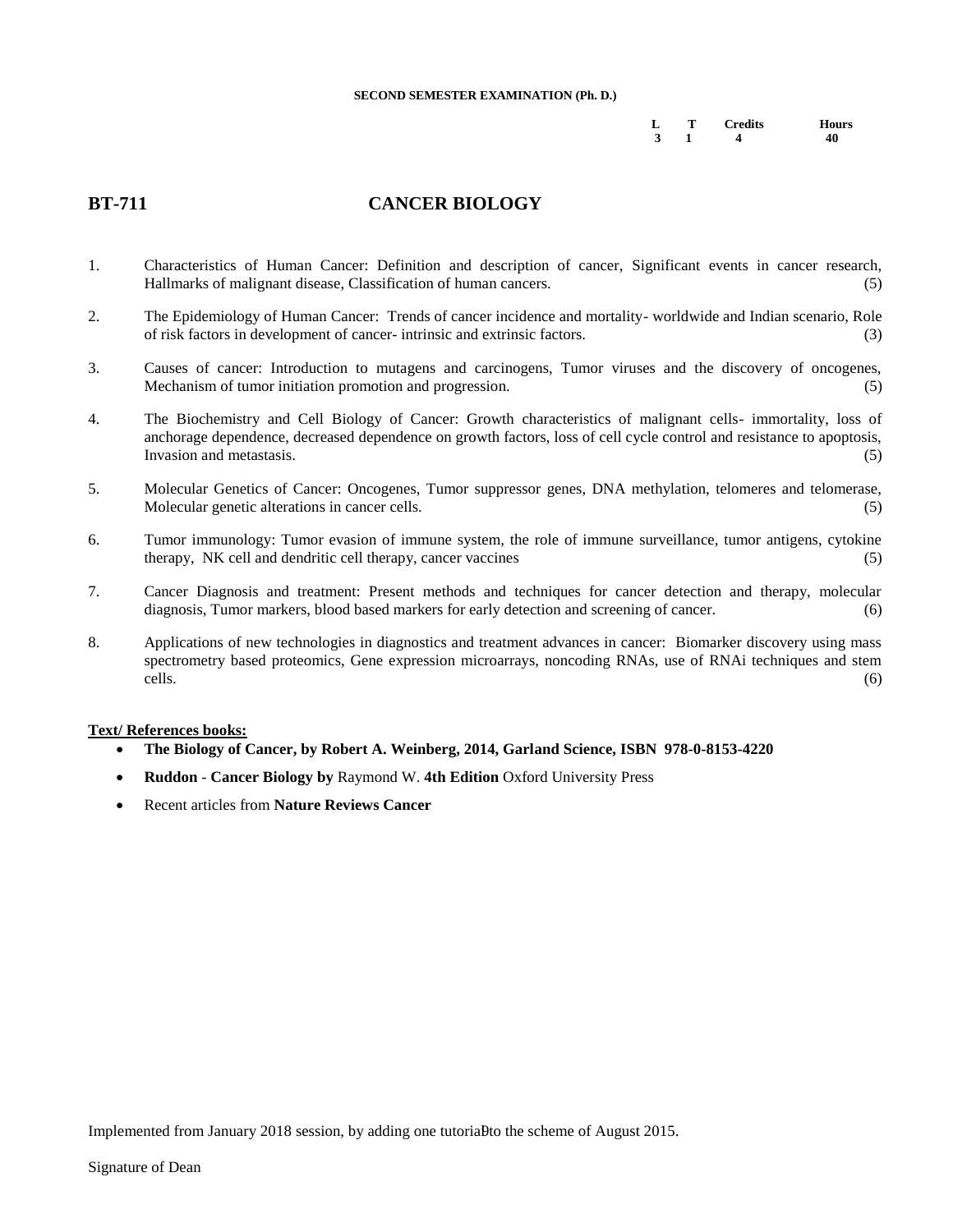| SECOND SEMESTER EAAMINATION (FII. D.) |                           |                |       |
|---------------------------------------|---------------------------|----------------|-------|
|                                       | $\mathbf{L} = \mathbf{T}$ | <b>Credits</b> | Hours |
|                                       |                           |                | 40    |

#### **BT-713 CLINICAL IMMUNOLOGY**

- 1. Understanding of Basic Immunology: Structure and function of the immune system, Infection and immunity, Immune regulation and Tolerance. (4)
- 2. Hypersensitivity Reactions Types 1, II, III, IV, IgE-mediated (type-I), Ab-mediated cytotoxic (type-II), Immune complex mediated (type-III), Delayed type hypersensitivity (type-IV). (4)
- 3. Autoimmune Diseases- Factors influencing the development of autoimmunity, The spectrum of autoimmunity, Organ non -specific diseases, Systemic lupus erythematosus, Rheumatoid arthritis, Sjogren's syndrome, Scleroderma, Organspecific Autoimmune Diseases, Endocrine gland disorders, autoimmune thyroiditis, Pancreas – IDDM, Gastrointestinal disorders – pernicious anemia. (5)
- 4. Immune Deficiency Disorders- Accessory Cell Dysfunction, Primary Immune Deficiency Disorders, Humoral immune deficiency - Bruton's gammaglobulins ,Selective IgA deficiency, Cellular immune deficiency, DiGeorge Syndrome, Combined humoral and cellular immune deficiency SCID, Wiskott-Aldrich syndrome, Secondary Immune Deficiency Disorders . (6)
- 5. Immunoproliferative Disorders- Monoclonal gammopathy, Multiple myeloma, Waldenstrom's macroglobulinemia, monoclonal disorders, Polyclonal gammopathy.
- 6. The immune response in infectious diseases- Spirochetal infections: Syphilis and Lyme disease, Streptococcal infections, Epstein – Barr virus, Tuberculosis, Leprosy, HIV infection, Etiologic agents, Stages of the disease, Direct detection, Serologic disease, Treatment and prevention. (5)
- 7. Tumour and Transplant Immunology- Predisposing genes, role of oncogenes, tumour markers, cancer treatment. Types of grafts, graft acceptance and rejection, tissue typing, immunosuppression. (5)
- 8. Immunodiagnostics: Theory and Diagnostic Procedures, Precipitation & Immunoelectrophoresis, Agglutination, Labeled immunoassays, Flow Cytometry, Lymphocyte subset analysis, Nephlometry, Lymphocyte phenotyping in HIV infection and leukemia and other diagnostic procedures. (6)

#### **Text/ References books:**

- Stevens, Christine Doresteyn. Clinical Immunology & Serology: A Laboratory Perspective. 3rd ed. F.A. Davis Co. Philadelphia, 2009
- Abdul K. Abbas, Andrew H, Lichtman and Shiv Pillai. Cellular and Molecular Immunology. 6<sup>th</sup> ed.
- Helen Chapel, Mansel Haeney, Siraj Misbah, Neil Snowden. Essentials of Clinical Immunology. 5<sup>th</sup> ed. Wiley Blackwell. 2006
- Robert R. Rich, Thomas A. Fleischer, William T. Shearer et al. Clinical Immunology Principles and Practice. 4<sup>th</sup> ed. Mosby Elsevier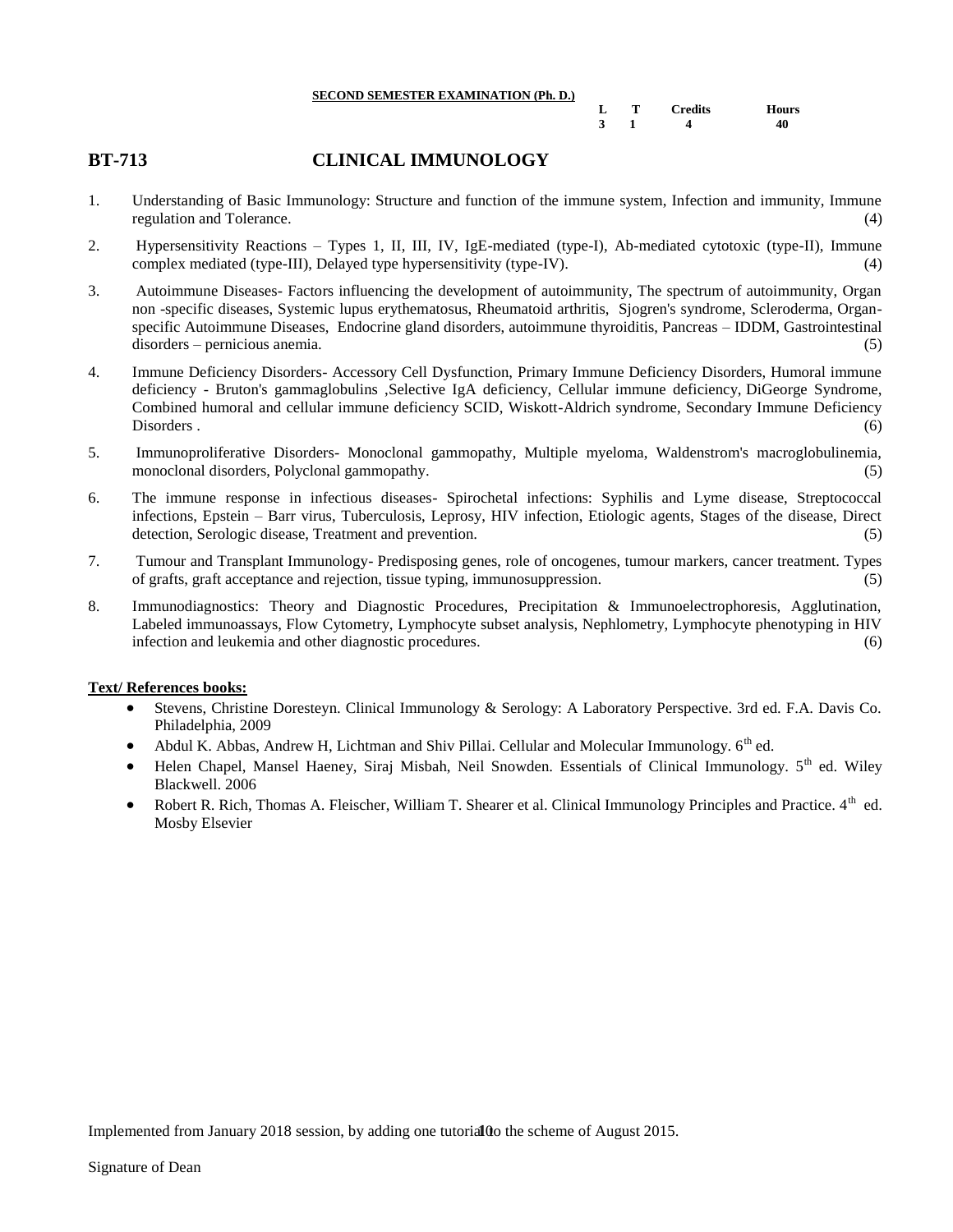|  | L T Credits Hours   |  |
|--|---------------------|--|
|  | $3 \t 1 \t 4 \t 40$ |  |

#### **BT-715 MOLECULAR ASPECT OF PLANT ABIOTIC STRESS**

- 1. Plant Stress: Abiotic and biotic stresses, Effect of abiotic stress on plant productivity and growth, Response at morphological and physiological level. (3)  $(3)$
- 2. Salinity stress: Genetic diversity for salt tolerance, Mechanisms of salt stress, Sensors, Ion Homeostasis, Na+/H+ antiporter, Na+ - ATPase, Na+ influx and efflux, Na+ compartmentalization, K+/Na+ balance, Salinity responsive genes and proteins, Recent advances in engineering of salt-tolerant crops. (3)
- 3. Drought stress: Plant response to dehydration stress, Leaf water potential, Mechanisms of dehydration tolerance, **Calmodulin,** Antioxidant, Late-embryogenesis-abundant (LEA) proteins, drought-responsive genes and proteins, Secondary messenger, Recent advances in engineering drought tolerance plants.
- 4. High temperature stress: Plant response to heat stress, Mechanisms of high temperature tolerance, Responses of C3 and C4 plants, Heat shock protein, Heat shock transcription factors, High temperature responsive genes and proteins Recent advances in engineering heat tolerance plants. (4) (3)
- 5. Low temperature stress: Cold stress signaling, DREB1/CBFs transcription factor, Transcriptional regulation-ICE1–CBF transcriptional cascade, Negative regulators of the CBF regulon, CBF-independent regulons, Cold responsive genes and proteins, Recent advances in engineering cold tolerance plants. (4)
- 6. Stress signaling pathway: Ca2+ signaling, MAPK signaling, **Phospholipid signaling,** ABA-dependent and ABA-Independent pathway, Salt Overly Sensitive (SOS) Pathway, **Heat shock signal transduction pathway.** (7)
- 7. Heavy metal stress: Metalloenzymes, Metal Transporters, Role of Phytochelatins, Molecular mechanisms heavy metal uptake and tolerance. (3)
- 8. Secondary Messenger and Hormones: Ca2+ as secondary messenger, inositol phosphates, Reactive oxygen species, Abscisic acid (ABA), Jasmonic Acid (JA), Ethylene and Polyamines and their role in plant abiotic stress tolerance. (7)
- 9. Osmolytes and Osmoprotectants: Carbohydrates Sucrose, Mannitol, Trehalose, Arabinitol, Mannitol, Pinnitol/ononitol, Sorbitol, Nitrogen compound - Proline, Glycine betaine, Choline, Putrescine, Organic acid - Oxalate and Malate. (4) (3) and the state of the state of the state of the state of the state of the state of the state of the state of the state of the state of the state of the state of the state of the state of the state of the

#### **Text/ References books:**

- Abiotic Stress Adaptation in Plants: Physiological, Molecular And Genomic Foundation. Pareek, A.; Sopory, S.K.; Bohnert, H.J.; Govindjee (Eds.) 1st Edition., 2010, XXVII, 526 p., Hardcover ISBN: 978-90-481-3111-2
- Physiology and Molecular Biology of Stress Tolerance in Plants. Madhava Rao, K.V.; Raghavendra, A.S.; Janardhan Reddy, K. (Eds.) 2006 ISBN: 1-4020-4224-8
- Biochemistry & Molecular Biology of Plants. B.B. Buchanan, W. Gruissem and R.L. Jones (Eds), 2000 American Society of Plant Physiologists, Rockville, Maryland. ISBN:0-943088-39-9
- Levitt, J. Responses of Plants to Environmental Stress, 2nd Edition, Volume 1: Chilling, Freezing, and High Temperature Stresses. 1980. Publisher: Academic Press.
- Major review articles on abiotic stresses from scientific journals including articles from Annual Review of Plant Biology, Plant Physiology, Crop Science, Environmental and Experimental Botany, Plant and Soil, and Plant, Cell, and the Environment.